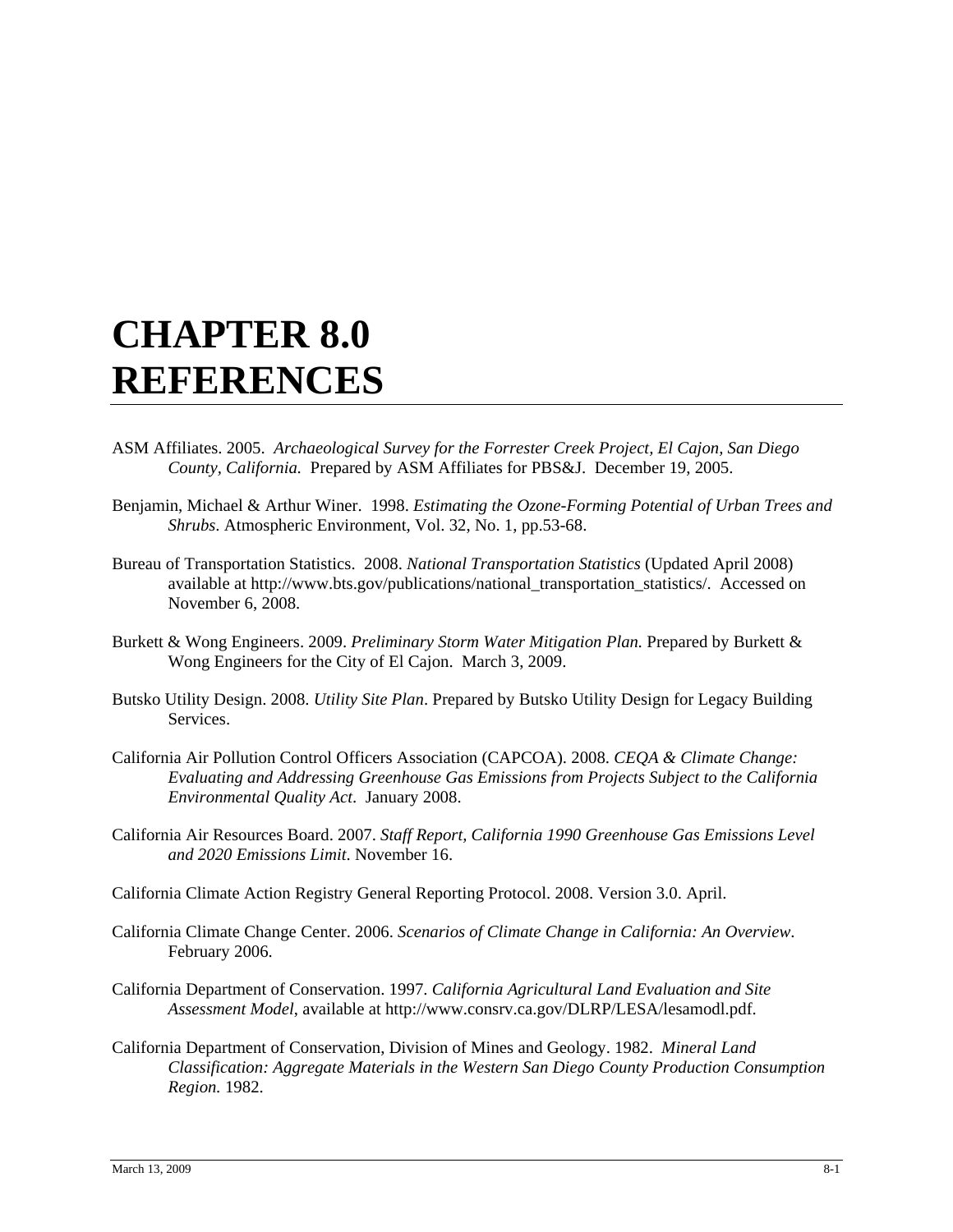- California Department of Forestry and Fire Protection. 2007. Draft Fire Hazard Severity Zone Maps. Available at www.fire.ca.gov/fire\_prevention/fire\_prevention\_wildland\_ zones\_maps.php.
- California Department of Transportation (Caltrans), Division of Aeronautics. 2008. Letter from Sandy Hesnard, Aviation Environmental Specialist, to City of El Cajon, regarding Request for Comments for APN 387-190-06. October 30, 2008.
- California Environmental Protection Agency. 2007. Climate Action Team Proposed Early Actions to Mitigate Climate Change in California. April 20.
- California Regional Water Quality Control Board. 2003. *2002 CWA Section 303(d) List of Water Quality Limited Segment, San Diego Regional Water Quality Control Board.* July 2003.
- California Regional Water Quality Control Board. 1994. *Water Quality Control Plan for the San Diego Basin (9).* September 8, 1994.
- California Water Resources Control Board. 1999. *National Pollution Discharge Elimination System (NPDES) General Permit for Storm Water Discharges Associated with Construction Activity (General Permit).* August 19, 1999.
- Chang Consultants. 2008. *Drainage Report for Forrester Creek Development.* November 4, 2008.
- Christian Wheeler Engineering. 2008. *Update Report of Preliminary Geotechnical Investigation, Forrester Creek Industrial Park, Weld Boulevard and Cuyamaca Street, El Cajon, CA.* Prepared by Christian Wheeler Engineering for Legacy Building Services. May 27, 2008.
- Christian Wheeler Engineering. 2005. *Report of Preliminary Geotechnical Evaluation for the Proposed Weld Boulevard Industrial Park.* Prepared by Christian Wheeler Engineering for Pacific Scene Commercial. January 21, 2005.
- City of El Cajon. 2008. *Jurisdictional Urban Runoff Management Program*. Prepared by D-Max Engineering, Inc. for the City of El Cajon. March 2008.
- City of El Cajon. 2006. *Wastewater Enterprise Fund Work Plan*. Prepared by Rob Turner, Dennis Davies, Jeff Swiney, Bob Griswold and Tony Richards, for the City of El Cajon.
- City of El Cajon. 2005. *City of El Cajon Municipal Code*. Amended July 12, 2005.
- City of El Cajon. 2001. *City of El Cajon General Plan 2000*. City of El Cajon. Text and Map Amended in 2001.
- City of El Cajon. n.d. *Gillespie Field Specific Plan 291*. City of El Cajon.
- City of Santee. 2003. *City of Santee General Plan*. City of Santee. Adopted August 27, 2003.
- County of San Diego. 2008. County of San Diego Gillespie Field website, available at http://www.co.san-diego.ca.us/dpw/airports/gillespie.html. Accessed on August 4, 2008.
- County of San Diego. 2005. *Gillespie Field Airport Layout Plan Update*. Prepared by P & D Aviation for County of San Diego Department of Public Works. September 2005.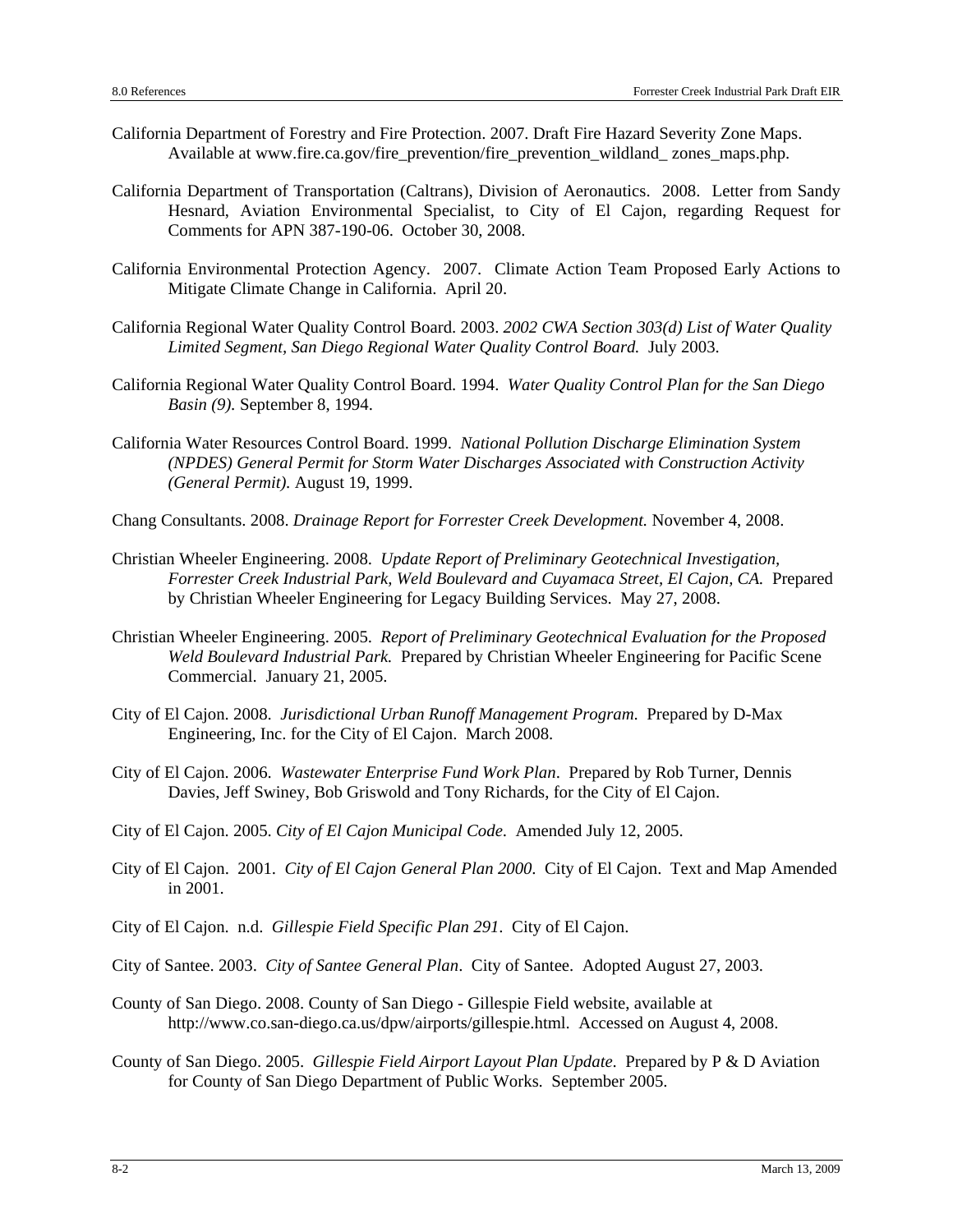- County of San Diego. 2004. *Final Draft Integrated Waste Management Plan, Countywide Siting Element*. May 11, 2004.
- County of San Diego. 2003. *Regional Land Use Element of the County General Plan*. Amended December 10, 2003.
- Federal Highway Administration (FHWA). 2004. Traffic Noise Model (FHWA-RD-77-108).
- Federal Interagency Committee on Noise (FICON). 1991. *Federal Agency Review of Selected Airport Noise Analysis Issues*. August 1992.
- Federal Emergency Management Agency (FEMA). 2002. *Letter of Map Revision Case No. 99-09-811P.*  Issued to Mayor Mark Lewis, City of El Cajon. Sent by Max H. Yuan, P.E., and Mathew B. Miller, P.E., Federal Insurance and Mitigation Administration. March 11, 2002.
- Federal Emergency Management Agency (FEMA). 1997. *Flood Insurance Rate Map for San Diego County, California and Incorporated Areas, Panel 1653 of 2375.* Federal Emergency Management Agency. June 19, 1997.
- Helix Environmental Planning, Inc. 2008. *Addendum to the Biological Letter Report for the Forrester Creek Industrial Park Project (Rare Plant Survey)*. Prepared by Helix Environmental Planning, Inc. for PBS&J. August 20, 2008.
- Helix Environmental Planning, Inc. 2005. *Biological Technical Report*. Prepared by Helix Environmental Planning, Inc. for PBS&J. December 21, 2005.
- Hendrix, Michael & Cori Wilson. 2007. *Recommendations by the Association of Environmental Professionals (AEP) on How to Analyze Greenhouse Gas Emissions and Global Climate Change in CEQA Documents.* March 5, 2007.
- Linscott, Law, & Greenspan Engineers (LLG). 2009. *Traffic Impact Analysis: Forrester Creek Industrial Park.* March 5, 2009.
- National Transportation Safety Board. 2008. "Accident Database and Synopses." http://www.ntsb.gov/ntsb/query.asp Accessed June 13, 2008.
- PBS&J. 2009. *Draft Jurisdictional Delineation for the Proposed Forrester Creek Industrial Park Project.* Prepared for City of El Cajon. February 19.
- PBS&J. 2009a. *Updated Vegetation Mapping for the Forrester Creek Industrial Park Project Site*. Letter to Mr. Gary Watts, Legacy Building Services, Inc. February 2.
- PBS&J. 2009b. *Forrester Creek Industrial Park Project: Noise Technical Report*. January 23, 2009.
- Rincon Consultants, Inc. 2008a. *Phase I Environmental Site Assessment Addendum, Northwest Corner of Weld Boulevard and Cuyamaca Street, El Cajon, California.* Prepared by Rincon Consultants Inc. for PBS&J. November 13, 2008.
- Rincon Consultants, Inc. 2008b. *Phase I Environmental Site Assessment, Northwest Corner of Weld Boulevard and Cuyamaca Street, El Cajon, California.* Prepared by Rincon Consultants, Inc. for PBS&J. June 12, 2008.